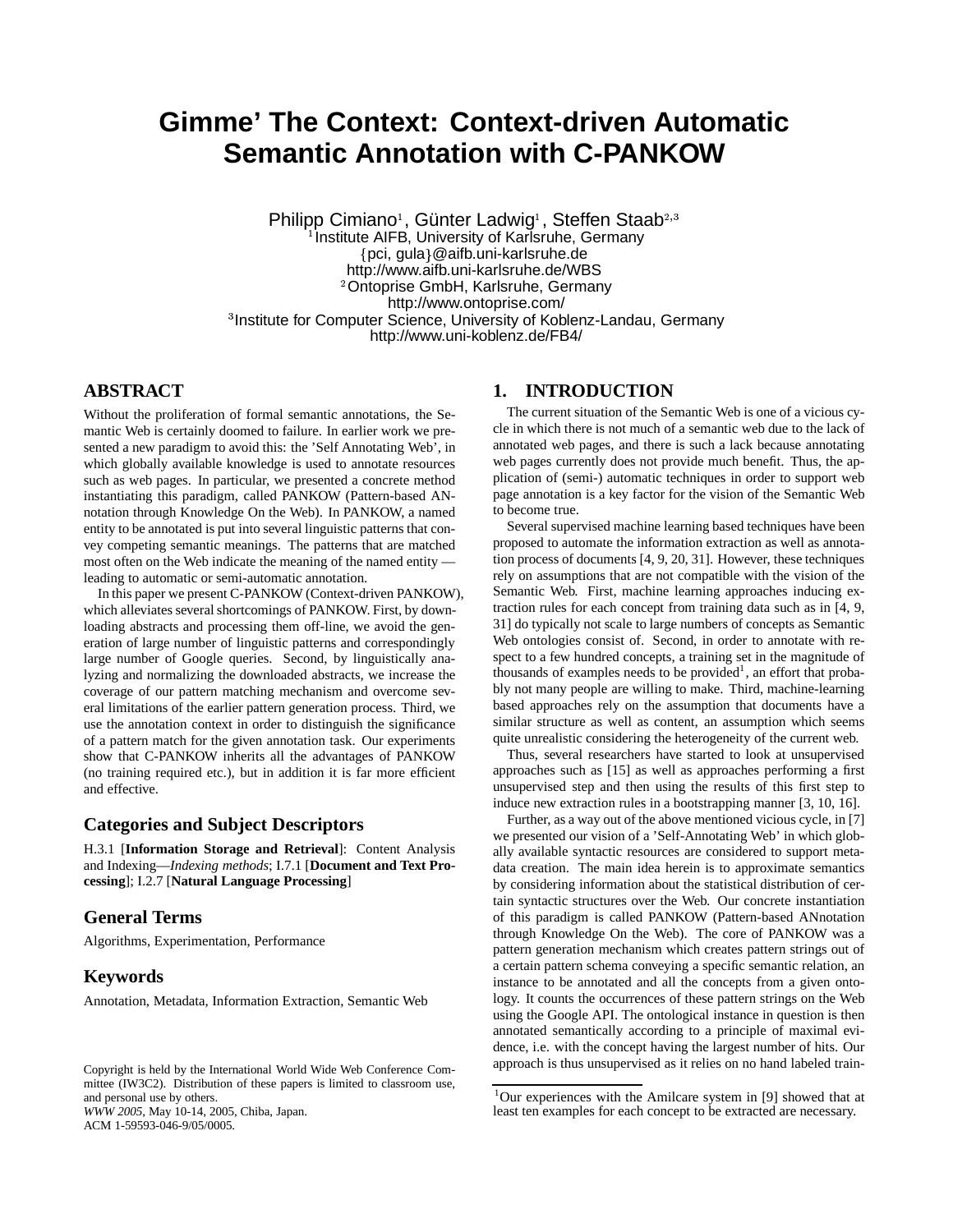ing examples and does not assume that documents have a similar structure, thus avoiding two main problems with which supervised techniques are confronted.

Let's for example assume that the string 'Niger' appears in a web page and we have no idea about how to annotate it. Figure 1 shows the Google hits for the following four expressions: *Niger is a country*, *Niger is a state*, *Niger is a river* and *Niger is a region*. Intuitively, given these figures we would naturally tend to annotate *Niger* as a country as it seems to be its main meaning on the Web. This illustrates the fact that formal (semantic) annotations can be approximated to a certain extent by considering the statistical distribution of certain syntactic structures over the web. However, as Niger can be a country or a river depending on the context in which it appears, the example also shows that ambiguity is an important problem we need to deal with in such an approach. This paper presents C-PANKOW (Context-driven and Pattern-based Annotation through Knowledge on the Web), which tackles the ambiguity problem by taking into account the context the entity to be annotated appears in.

The predecessor of C-PANKOW in fact suffered from a few shortcomings. First, due to the restrictions of the pattern generation process, a lot of actual instances of the pattern schemes were not found. In particular the approach exhibited problems generating the correct plural forms of concept labels as well as matching more complex linguistic structures such as noun phrases including determiners, noun modifiers etc. We overcome this problem by actually downloading the pages, analyzing them linguistically, and matching the patterns instead of merely generating them and counting their Google hits. The results of the pattern-matching are also linguistically normalized, i.e. words are mapped to their base forms thus completely solving the problem with the generation of plural forms.

At the same time we overcome the second problem in this way, i.e. the large number of queries sent to the Google Web API. In fact, by downloading the pages and processing them locally we reduce network traffic. PANKOW issued a number of Google queries proportional to the size of the ontology considered. Thus PANKOW was difficult to scale to large ontologies. In C-PANKOW, we generate only a constant number of queries per instance that we annotate. Thus, C-PANKOW is able to annotate using very large ontologies. Though PANKOW was already able to take into account more concepts than standard named entity recognition systems, C-PANKOW thus definitely overcomes the scalability problem with which supervised techniques are faced.

Third and most important, we contextualize the pattern matching by distinguishing between relevant and non-relevant pages. A pattern matched in a relevant web page counts more than one matched in a less relevant one. Hereby, relevance assessment boils down to calculating the similarity of the involved pages. We present an evaluation of our system analyzing the impact of our notion of contextual relevance as well as varying the number of pages downloaded. Thereby, our experiments show that C-PANKOW outperforms its competitors.

The remainder of this paper is structured as follows: Section 2 describes the process of C-PANKOW. Section 3 presents an evaluation of the approach. Section 4 describes the implementation of the system as a freely accessible web service. Before concluding, we discuss some related work in section 5.

# **2. THE PROCESS OF C-PANKOW**

The process of C-PANKOW is schematically described by the pseudocode in Figure 2 and is summarized in the following:



**Figure 1: Statistical distribution of 'is a'-patterns for Niger**

- 1. The web page to be annotated is scanned for candidate instances. This process is described in detail in Section 2.1.
- 2. Then, for each instance  $i$  discovered and for each clue/patternpair in our pattern library  $P$  (described in Section 2.4), we issue an automatically generated exact query to Google<sup>TM</sup> and download the abstracts of the  $n$  first hits (cf. Section 2.2).
- 3. We calculate the similarity between the document to be annotated and each of the downloaded abstracts. If the similarity is above a given threshold  $t$ , the actual pattern found in the abstract reveals a phrase, which may possibly describe the concept that the instance may belong to. Section 2.3 describes how the similarity is calculated.
- 4. Then the results for instance  $i$  are updated according to the similarity previously calculated, i.e. a pattern matched in an abstract that is very similar to the page to be annotated counts more than a pattern that is matched in a less similar abstract.
- 5. Finally, the instance  $i$  is annotated with that concept  $c$  having the largest number as well as most contextually relevant hits.

In what follows, we describe in detail every important step of the algorithm. The *recognizeInstances()* procedure is described in Section 2.1. Section 2.2 describes the process of downloading Google-abstracts, whereas Section 2.3 describes how the similarity is computed. Finally, Section 2.4 describes our pattern library and Section 2.5 discusses some complexity issues. The whole process is illustrated with a running example. In fact, we describe the result of each process step on the web page depicted in Figure 3.

## **2.1 Instance Recognition**

In order to detect candidate instances in a web page we first eliminate the complete HTML markup and extract the text body of the page. This step is necessary because we apply a part-of-speech tagger to assign word categories to every token of the extracted text and the tagger is not able to handle HTML markup.<sup>2</sup> Then we split the text into sentences and interpret as an instance every string which matches the following pattern:

 $INSTANCE := (\w+{DT})$ ?  $([a-z]+{JJ})$ ? PRE (MID POST)?

 $PRE := POST := ((([A-Z][a-z]^*) \{ NNS | NNP | NN | NP|JJ | UH \}) +$ 

MID := the {DT} | of {IN}  $| - \{-\} |$  '{POS} |

<sup>&</sup>lt;sup>2</sup>We use the QTag part-of-speech tagger in http://web.bham.ac.uk/O.Mason/software/tagger/. OTag's http://web.bham.ac.uk/O.Mason/software/tagger/. part-of-speech tagset can be found at http://www.ling.ohiostate.edu/ ntyson/tagset/english-tagset.txt.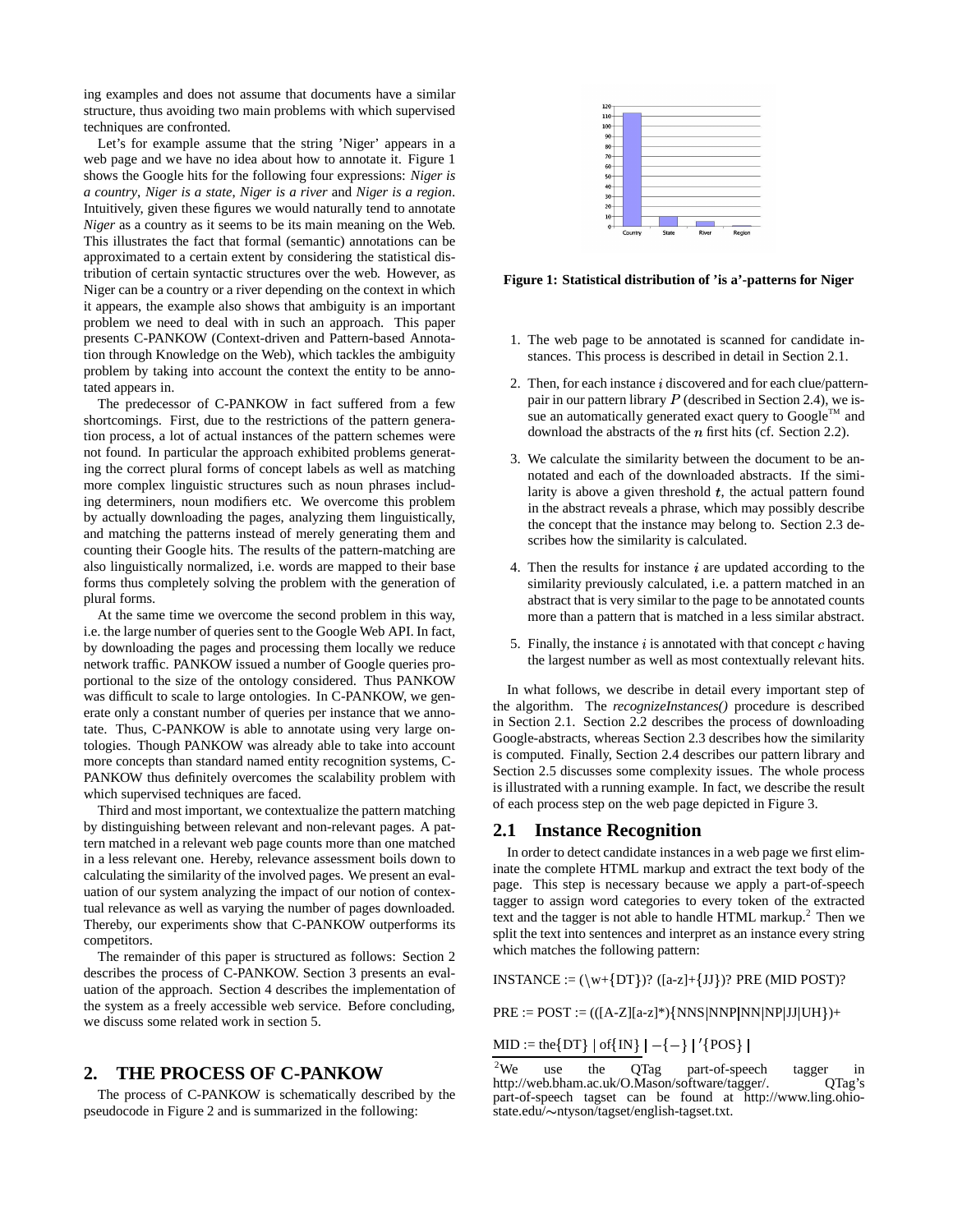#### C-PANKOW(document d)

the contract of the contract of the contract of the contract of the contract of the contract of the contract of

```

/* recognize all the instances in input document */I = recognizeInstances(d);foreach i \in I
                        foreach (p,c) \in P\{/* download the n first Google abstracts
                                                matching the exact query c(i) */
                                                Abstracts = downloadGoogleAbstracts(c(i),n);foreach a in Abstracts

                                                                       /* calculate the similarity between the
                                                                       document d and the Google abstract a */
                                                                       sim = calculateSimilarity(a,d);if (sim > t)
                                                                              if (p.matches(a))
                                                                               \sim . The contract of the contract of the contract of the contract of the contract of the contract of the contract of the contract of the contract of the contract of the contract of the contract of the contract of the co
                                                                                    c = p.getConcept();
                                                                                    Res[c] = Res[c] + sim;\blacksquare . The contract of the contract of the contract of the contract of the contract of the contract of the contract of the contract of the contract of the contract of the contract of the contract of the contract of the 
                                                                         and the contract of the contract of the contract of the contract of the contract of the contract of the contract of the contract of the contract of the contract of the contract of the contract of the contract of the contra
                                                ł
                          \blacksquare . The contract of the contract of the contract of the contract of the contract of the contract of the contract of the contract of the contract of the contract of the contract of the contract of the contract of the 
P
  and the contract of the contract of the contract of the contract of the contract of the contract of the contract of the contract of the contract of the contract of the contract of the contract of the contract of the contra
annotate(i,maxarg<sub>c</sub> Res[c]);
```


(de|la|los|las|del){FW} | [a-z]+{NP|NPS|NN|NNS}

These expressions are intended to be interpreted as standard regular expressions over words and their corresponding part-of-speech tags, which are indicated in curly brackets. Paraphrasing, INSTANCE matches each optional sequence of arbitrary characters  $(\wedge w+)$  tagged as a determiner (DT), followed optionally by a sequence of small letters  $(Ia-z]+)$  tagged as an adjective  $(JJ)$ , followed by an expression matching the regular expression denoted by PRE, which in turn can be optionally followed by an expression matching the concatenation of MID and POST. Thereby, PRE and POST match a sequence of tokens in which the first character is capitalized and tagged either as a plural proper noun (NPS), a plural common noun (NNS), a common noun (NN), a proper noun (NP), an adjective (JJ) or an interjection  $UH<sup>3</sup>$ . MID matches a sequence of determiners 'the', prepositions 'of', the possessive marker *'*, a hyphen '-', a foreign word FW such as 'de,del,las,los,las' and lower case singular or plural proper and common nouns. For example, the tagged sequence Pas{NP} de{FW} la {FW} Casa{NP} would be recognized as an instance, whereby *Pas* would match the PRE, *de la* the MIDDLE and *Casa* the POST part of the above regular expression. The instances discovered this way in our running example web page are given in Table 1 as a cross 'X' in the S(system) column.

# **2.2 Downloading Google Abstracts**

| home   search   help                                                                                                                          | worldquide   lp shop   thorntree   travel ticker   theme quides   on the road   postcards   health   subwwway                                                                                                                                                                                                                                                                                                                                                                                                |                                                                         |                                                                                                                                                                                     |  |  |  |  |
|-----------------------------------------------------------------------------------------------------------------------------------------------|--------------------------------------------------------------------------------------------------------------------------------------------------------------------------------------------------------------------------------------------------------------------------------------------------------------------------------------------------------------------------------------------------------------------------------------------------------------------------------------------------------------|-------------------------------------------------------------------------|-------------------------------------------------------------------------------------------------------------------------------------------------------------------------------------|--|--|--|--|
|                                                                                                                                               | WORLDGUIDE                                                                                                                                                                                                                                                                                                                                                                                                                                                                                                   |                                                                         |                                                                                                                                                                                     |  |  |  |  |
|                                                                                                                                               | A printable version »                                                                                                                                                                                                                                                                                                                                                                                                                                                                                        | <b>EUROPE</b>                                                           | <b>WORLD MAP</b>                                                                                                                                                                    |  |  |  |  |
| destination                                                                                                                                   | <b>Andorra</b>                                                                                                                                                                                                                                                                                                                                                                                                                                                                                               |                                                                         | <b>BUY THE BOOKS</b><br><b>FREE</b><br>PHRASEBOOK                                                                                                                                   |  |  |  |  |
| <b>Introduction</b>                                                                                                                           | <b>Activities</b>                                                                                                                                                                                                                                                                                                                                                                                                                                                                                            |                                                                         |                                                                                                                                                                                     |  |  |  |  |
| <b>Facts for the Traveler</b><br>When to Go<br><b>Events</b><br><b>Money &amp; Costs</b><br><b>Attractions</b><br><b>Off the Beaten Track</b> | Andorra has the finest inexpensive skiing and snowboarding in the<br>Pyrenees. Pas de la Casa-Grau Roig and Soldeu-El Tarter are the best<br>resorts based on size, elevation and number of lifts, but they are also<br>more expensive than Andorra's smaller ones. The ski season usually<br>lasts from December to March, depending on snow conditions. Major<br>Andorran resorts use snow-making machines on favoured runs.<br>The tranquillity of Andorra's beautiful, relatively unspoiled back country | <b>Guides to Andorra</b><br>- Theme Packs-Save!<br>- Browse the LP Shop |                                                                                                                                                                                     |  |  |  |  |
| <b>Activities</b>                                                                                                                             | makes for some great hiking. The north-westerly parish of Ordino has                                                                                                                                                                                                                                                                                                                                                                                                                                         |                                                                         |                                                                                                                                                                                     |  |  |  |  |
| <b>History</b><br>Culture                                                                                                                     | especially good trails. The GR11 trail, which traverses the Pyrenees from<br>the Mediterranean to the Atlantic, passes through the southern part of                                                                                                                                                                                                                                                                                                                                                          |                                                                         |                                                                                                                                                                                     |  |  |  |  |
| <b>Environment</b>                                                                                                                            | Andorra. Hikers can sleep for free in the numerous refugis (shelters)                                                                                                                                                                                                                                                                                                                                                                                                                                        |                                                                         |                                                                                                                                                                                     |  |  |  |  |
| <b>Getting There &amp; Away</b><br><b>Getting Around</b><br><b>Further Reading</b><br><b>Lonely Planet Guides</b>                             | along the major trails.<br>Mountain bikes can be rented at the larger ski areas during the dry<br>months, and hang-gliders are popular at the Soldeu-El Tarter ski area in<br>Canillo parish.                                                                                                                                                                                                                                                                                                                | wiew enlargement                                                        |                                                                                                                                                                                     |  |  |  |  |
| <b>4 Thorn Tree Posts</b><br><b>4 Related Weblinks</b>                                                                                        | back to top                                                                                                                                                                                                                                                                                                                                                                                                                                                                                                  |                                                                         |                                                                                                                                                                                     |  |  |  |  |
|                                                                                                                                               | <b>H</b> previous                                                                                                                                                                                                                                                                                                                                                                                                                                                                                            | next M                                                                  |                                                                                                                                                                                     |  |  |  |  |
|                                                                                                                                               | Disclaimer: We've tried to make the information on this web site as accurate as<br>possible, but it is provided "as is' and we accept no responsibility for any loss, injury or<br>inconvenience sustained by anyone resulting from this information. You should verify<br>critical information like visas, health and safety, customs, and transportation) with the<br>relevant authorities before you travel.                                                                                              |                                                                         | view slideshow<br><b>TRAVEL SERVICES</b><br>- Hostel Booking<br>- Adventure Travel<br>- Multi-Stop Airfares<br>- European Rail Travel<br>- Travel Insurance<br>- Personal Trin Site |  |  |  |  |

**Figure 3: http://www.lonelyplanet.com/destinations/europe/ andorra/activities.htm**

The patterns in our pattern library are actually tuples  $(p, c)$  where  $p$  is a regular expression defined over part-of-speech tags as described above, and c a function  $c : string \rightarrow string$  called the *clue*. Given an instance  $i \in I$  and a clue c, the query  $c(i)$  is sent to the Google<sup>TM</sup> API and we download the abstracts of the first  $n$ documents matching this query and then process the abstracts to find instances of pattern p. For example, given the clue  $f(x) =$ " such as  $"\oplus x$  and the instance *Seville* we would download n abstracts matching the query f(Seville), i.e. "such as Seville".<sup>4</sup> With the use of such clues, we thus download a number of pages in which a corresponding pattern will probably be matched thus restricting the linguistic analysis to a few promising pages.

## **2.3 Similarity Assessment**

As described in our pseudocode algorithm in Figure 2, we then calculate the similarity between each downloaded abstract and the web page in question. For this purpose, we first remove stopwords from both documents and then adopt the bag-of-words model [30] to create vectors representing the count for each word in the document. Then we use the cosine measure to calculate the similarity between the abstract and the document to be annotated. Thus, we measure the similarity between the abstract and the document as the cosine of the angle between their vectors, i.e.

$$
\cos(\sphericalangle(\vec{d},\vec{a})) = \tfrac{\vec{d}\cdot\vec{a}}{\|\vec{d}\| \cdot \|\vec{a}\|}
$$

We only consider those pages as relevant for which this similarity is over the threshold  $t$ . Further, we weight the contribution of the pattern matched in that page with this value thus 'contextualizing' the pattern-matching process with the result that a pattern matched in a very similar page counts more than a pattern matched in a less similar one. Thus, a certain instance can be annotated with a different concept in different contexts, i.e. web pages. In general,

<sup>3</sup>This is important for processing Asian names which sometimes are tagged as 'UH' by the part-of-speech tagger.

 $4$ Here,  $\oplus$  denotes the concatenation operator defined on two strings.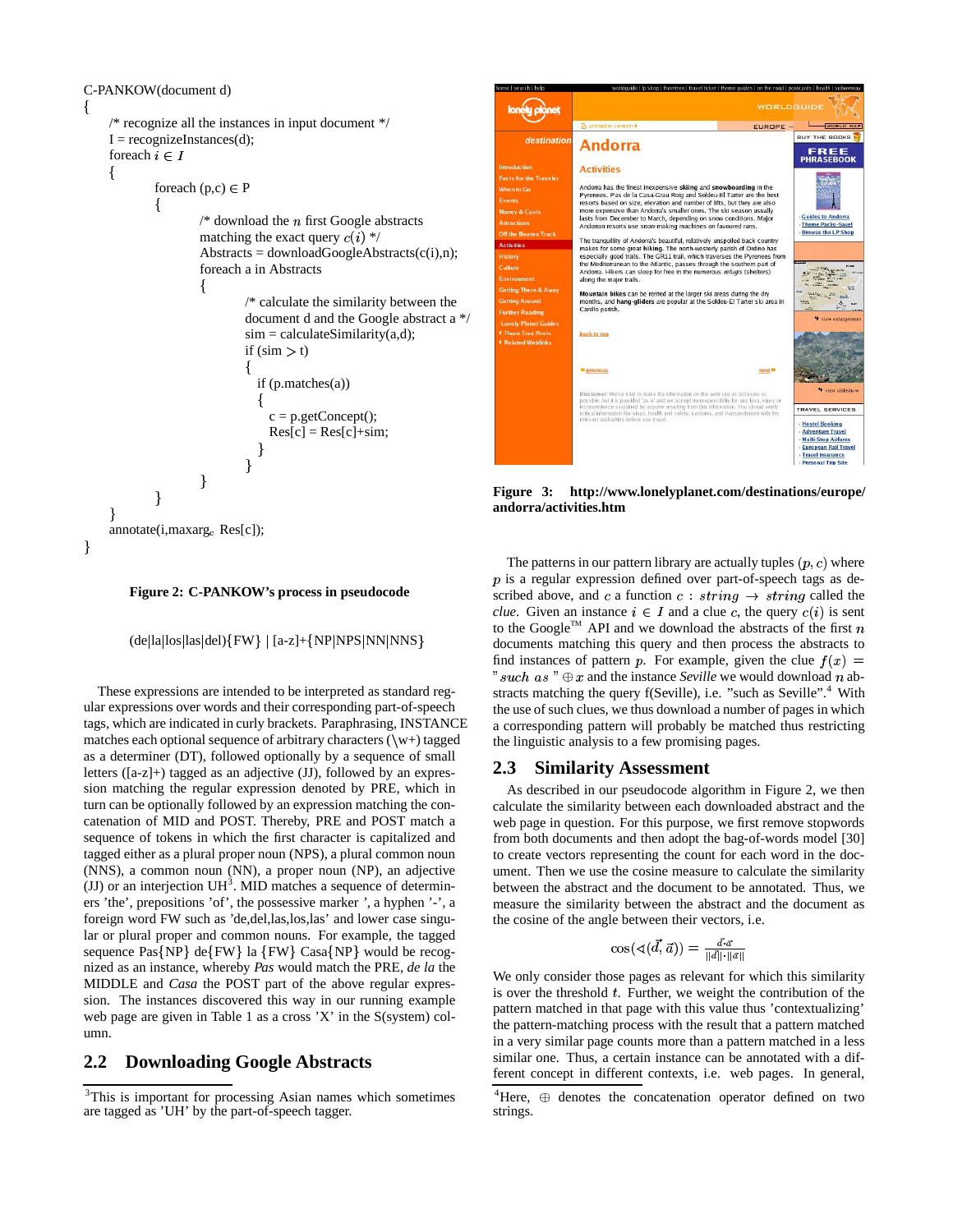the intuition behind this is to yield more accurate annotations and to choose the contextually most appropriate sense or concept for a given instance in case it is ambiguous. Additionally, by this we only linguistically analyze Google abstracts which seem relevant. After a few initial experiments we decided to use '0.05' as threshold value. In section 3 we also present further experiments with different threshold values.

# **2.4 The Pattern Library**

In what follows we present the pattern library  $P$  we use and briefly describe the intuition behind each pattern:

#### *2.4.1 Hearst Patterns*

These patterns have been applied by Marti Hearst ([23]) to discover sub-/superconcept relations. As we have argued several times in [7] and [8] these patterns can however also be used to discover instance/concept relations. The relations reused from Hearst are the following:

 $HEARST1 := CONCEPT such {DT} as {IN} (INSTANCE, ?) +$  $((and or)$  {CC} INSTANCE}?

HEARST2:= CONCEPT ,? especially RB  $(INSTANCE, ?)+( (and | or) {CC} INSTANCE)?$ 

HEARST3:= CONCEPT ,? including RB  $(INSTANCE, ?)+( (and | or) {CC} INSTANCE)?$ 

 $HEARST4 := INSTANCE$ ,  $?$ ) + and  ${CC}$  other  ${JI}$  CONCEPT

HEARST5:= INSTANCE ,?)+ or {CC} other {JJ} CONCEPT

where CONCEPT :=  $[a-z] + \{NN(S)?\}$  and the corresponding clues are:

```
clue_{HEARST1}(x)= such\ as\oplus x{\rm clue}_{HEARST2}(x) = especially \oplus x{\rm clue}_{HEARST3}(x) = including \oplus x{\rm clue}_{HEARST4}(x) = x \oplus and \ other\text{clue}_{HEARST5}(x) = x \oplus or \ other
```
An example for an expression matched by the HEARST1 patterns is *hotels such as the Ritz, the Hilton and the Holiday Inn*, one for HEARST3 is *sights, including the Eiffel Tower, the Statue of Liberty or the St. Peter's Chapel*, and one for HEARST4 is *New York, Tokyo, Rio de Janeiro and other big cities*.

## *2.4.2 Definites*

The next pattern involves a definite, i.e. a noun phrase introduced by the definite determiner '*the*'. Frequently, definites actually *refer* to some entity previously mentioned in the text. In this sense, a phrase like '*the hotel*' does not stand for itself, but it points as a so-called anaphora to a unique hotel occurring in the preceding text. Nevertheless, it has also been shown that in common texts more than 50% of all definite expressions are *non-referring* ([29]), i.e. they exhibit sufficient descriptive content to enable the reader to uniquely determine the entity referred to from the global context. For example, the definite description '*the Hilton hotel*' has sufficient descriptive power to uniquely pick-out the corresponding real-world entity for most readers. One may deduce that '*Hilton*' is the name of the real-world entity of type Hotel to which the above

expression refers.

DEFINITE: the $\{DT\}$  ( $\w+_{JJ}$ )? INSTANCE CONCEPT,

whereby the corresponding clue is clue  $DEFINITE(x) = the \oplus x$ .

## *2.4.3 Copula*

The probably most explicit way of expressing that a certain entity is an instance of a certain concept is by the verb '*to be*' in a copula<sup>5</sup> construction as for example in '*The Excelsior is a nice hotel in the center of Nancy*'. Here's the general pattern:

INSTANCE  $\w+{BE(D?)(Z|R)}$  CONCEPT,

where *is, are, was* and *were* are tagged by the part-of-speech tagger as BEZ, BER, BEDZ and BEDR, respectively. The corresponding clue is clue  $_{COPULA}(x) = x \oplus is$ .

# **2.5 Run Time and Query Size Complexity**

The runtime complexity of C-PANKOW is  $O(|I| \cdot |P| \cdot n)$ , where  $|I|$  is the total number of instances to be annotated,  $|P|$  the number of patterns we use, and  $n$  the maximum number of pages downloaded. As |P| and n are constant and a document of size |D| contains at most  $|D|$  instances, the overall complexity of C-PANKOW is thus linear in the size of the document, i.e.  $O(|D|)$ . As the Google<sup>TM</sup> API does not allow to retrieve more than 10 documents per query, the number of queries sent to the Google<sup>TM</sup> API is  $|P|$ .  $(n \ div 10)$  per instance. In our special settings,  $|P| = 7$ , so that we issue  $7n \ div 10$  queries per instance independently of how big the ontology in use is. This is an important reduction of the number of queries compared to PANKOW in which we had to issue  $|P'| * |C|$  queries per instance, where  $|C|$  indicate the number of concepts the ontology had. For a small set of concepts with  $|C| = 59$  as well as  $|P'| = 10$  this meant 590 queries per instance to be annotated. As C-PANKOW is independent of the size of the ontology, we can thus consider even larger ontologies than PANKOW, which already provided annotation based on much larger ontologies than most other approaches.

# **3. EVALUATION**

In order to evaluate our system, we have reused the dataset described in [7]. In order to create this dataset, we asked two human subjects to annotate 30 texts with destination descriptions from *http://www.lonelyplanet.com/destinations*. They used a pruned version of the tourism ontology developed within the GETESS project ([32]). The original ontology consisted of 1043 concepts, while the pruned one consisted of 682. The latter ones have been considered also in our evaluation. The subjects were told to annotate instances in the text with the appropriate concept from the ontology. In what follows, we will refer to these subjects as A and B. Subject A actually produced 436 annotations and subject B produced 392. There were 277 instances that were annotated by both subjects. For these 277 instances, they used 59 different concepts and the categorial agreement on these 277 instances as measured by the Kappa statistic was 63.50% (cf. [5]), which allows to conclude that the annotation task is overall well defined but that the agreement between humans is far from perfect. In what follows, we present results for the detection of instances as well as for the actual automatic classification of these.

<sup>5</sup>A copula is an intransitive verb which links a subject to an object, an adjective or a constituent denoting a property of the subject.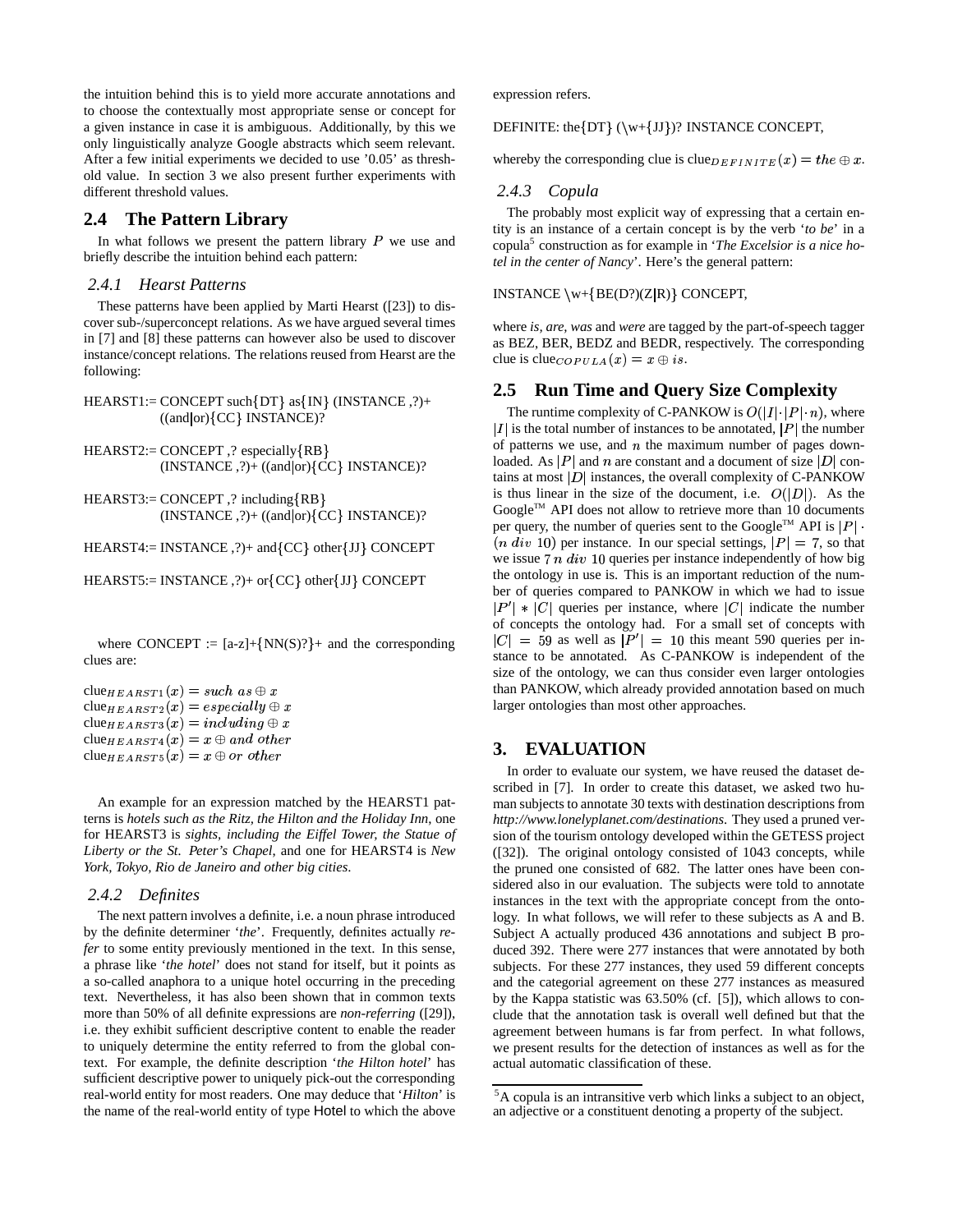## **3.1 Instance Detection**

In order to detect potential instances in a web page to be annotated, we apply the method described in Section 2.1. We apply this method to the dataset described above and compare the instances discovered by our system with the instances annotated by the annotators in terms of Precision, Recall and F-Measure. More formally, let  $I_{A,d}$  and  $I_{B,d}$  be the set of instances annotated by subjects A and B in the document d, and let  $I_{S,d}$  be the set of instances detected by the system in the same document  $d$ , then Precision, Recall and F-Measure are defined as follows:

$$
P_{X,d}^I = \frac{|I_{X,d} \cap I_{S,d}|}{|I_{S,d}|}
$$
  

$$
R_{X,d}^I = \frac{|I_{X,d} \cap I_{S,d}|}{|I_{X,d}|}
$$
  

$$
F_{X,d}^I = \frac{2 * P_{X,d}^I * R_{X,d}^I}{P_{X,d}^I + R_{X,d}^I}
$$

For these and all the other measures  $M \in \{P, R, F, Acc, LA\}$ considered in this section, we average over all the documents and over both annotators, i.e.:

$$
M_d = \frac{M_{A,d} + M_{B,d}}{2}
$$

$$
M = \sum_{d \in D} \frac{M_d}{|D|}
$$

In our running example web page, the system for example detected 11 instances, while subject A found 9 and subject B 7 (compare Table 1). The system coincided with subjects A and B in 6 and 5 instances, respectively. This leads to the following results for our running example:  $P_{A,d}^1 = \frac{6}{11} = 54.55\%$ ,  $P_{B,d}^1 = \frac{5}{11} = 45.45\%$ ,  $R_{A,d}^{I} = \frac{6}{9} = 66.67\%, R_{B,d}^{I} = \frac{5}{7} = 71.43\%$  and thus  $F_{A,d}^{I} = 60\%, F_{B,d}^{I} = 55.55\%.$  Thus,  $P_{d}^{I} = 50\%, R_{d}^{I} = 69.05\%$  and  $P_{B,d}^{I} = 69.05\%$  $F_d^1 = 57.78\%$ . For the whole dataset, the system achieved a precision of  $P^1 = 43.75\%$ , a recall of  $R^1 = 57.20\%$  and a F-Measure of  $F' = 48.39\%$ . In order to get an upper limit on the task, we also compared the precision, recall and F-measure of subject A against subject B and vice versa and yielded  $F_{human}^I = 70.61\%$  as a human baseline on the task. While we are still quite far away from the human performance on the task, the results are as desired in the sense that we have a higher recall at the cost of a lower precision. This is useful as some of the spurious instances will be filtered out by the instance classification step due to the fact that if no patterns are found, the instance will not be assigned to any concept. Thus, the precision can be increased by the instance classification step, while the recall needs to be reasonably high as it can not be increased later.

#### **3.2 Instance Classification**

The annotations by the subjects A,B as well as by the system for a document d are modeled by the functions  $f_{A,d}$ ,  $f_{B,d}$  and  $f_{S,d}$ , respectively. The actual classification of the detected instances is also evaluated in terms of Precision, Recall and F-measure with respect to both reference sets  $A$  and  $B$ . For this purpose we introduce a set C of instance/concept pairs as follows:

$$
C_{X,d} = \{(i, c) | i \in dom(f_{X,d}) \text{ and } f_{X,d}(i) = c\}
$$

Precision, Recall and F-Measure are defined as follows:

$$
P_{X,d}^C = \frac{|C_{X,d} \cap C_{S,d}|}{|C_{S,d}|}
$$

| Instance                   | А              | в              | S            |
|----------------------------|----------------|----------------|--------------|
| Andorra                    | X              | $\mathbf{x}$   | X            |
| Andorra Activities Andorra |                |                | X            |
| Atlantic                   | X              | X              | X            |
| Canillo                    | X              | $\overline{X}$ | X            |
| GR <sub>11</sub>           | $\overline{X}$ |                | X            |
| Lonely Planet World        |                |                | X            |
| Major Andorran             |                |                | $\mathbf X$  |
| Mediterranean              | X              | X              |              |
| Ordino                     | $\bar{X}$      | $\overline{X}$ | X            |
| Pas de la Casa             | $\bar{X}$      |                |              |
| Pyrenees                   | $\overline{X}$ | X              | X            |
| Roig                       |                |                | $\mathbf{x}$ |
| Soldeu                     | X              |                |              |
| Soldeu-El Tarter           |                |                | X            |
| Traveler                   |                | X              |              |

**Table 1: Results of the instance detection algorithm**

$$
R_{X,d}^C = Acc_{X,d} = \frac{|C_{X,d} \cap C_{S,d}|}{|C_{X,d}|}
$$

$$
F_{X,d}^C = \frac{2 * P_{X,d}^C * R_{X,d}^C}{P_{Y,d}^C + R_{Y,d}^C}
$$

ing precision, recall and F-Measure values:  $P_{A,d}^C = \frac{2}{6} = 33.33\%$ ,<br>  $R_{A,d}^C = \frac{2}{9} = 22.22\%$ ,  $F_{A,d}^C = 26.66\%$  and  $P_{B,d}^C = \frac{2}{6} = 33.33\%$ ,<br>  $R_{B,d}^C = \frac{2}{7} = 28.57\%$ ,  $F_{B,d}^C = 30.77\%$ . Thus,  $P_d^C = 33.33\%$ It is important to mention that our recall corresponds to the accuracy used in other approaches (compare [2] or [22]), such that we can compare with these using this value. As above these measures are averaged over both annotators and over the 30 documents. In our running example for instance, the system produced 6 annotations, while subject A and B produced the above mentioned 9 and 7 annotations, respectively. The system agrees with A and B in 2 annotations, respectively (compare Table 2). This leads to the follow- $R_d^C = 25.40\%, F_d^C = 28.72\%.$ 

Furthermore, to assess how good the actual classification is, we also consider the Accuracy of the system which abstracts from the actual instance recognition task. For this, we present two further measures of accuracy. The first one  $(Acc')$  considers the instances annotated by the system as well as by the human thus not penalizing the system for not giving answers for instances it didn't discover. The second one,  $Acc''$ , considers the 277 common instances annotated by both subjects in order to compare our results with our earlier system presented in [7]. Here follow the formal definitions:

$$
Acc_{X,d}' = \frac{|C_{X,d} \cap C_{S,d}|}{|dom(f_{X,d}) \cap dom(f_{S,d})|}
$$

$$
Acc_{X,d}'' = \frac{|\{(i, c)|i \in dom(f_{A,d}) \cap dom(f_{B,d}) \land f_{X,d} = c\} \cap C_{S,d}|}{|dom(f_{A,d}) \cap dom(f_{B,d})|}
$$

Thus we get for our running example:  $Acc'_{A,d} = Acc'_{B,d}$  $Acc'_{d} = \frac{2}{5} = 40\%$  and  $Acc''_{A,d} = Acc''_{B,d} = Acc''_{d} = \frac{2}{6} =$ 333%.

Finally, as instances can be tagged at different levels of detail and there is certainly not only one correct assignment of a concept, we also consider how close the assignment of the system is with respect to the assignment of the annotator by using the *Learning Accuracy* originally introduced by Hahn et al. [22]. However, we consider a slightly different formulation of the Learning Accuracy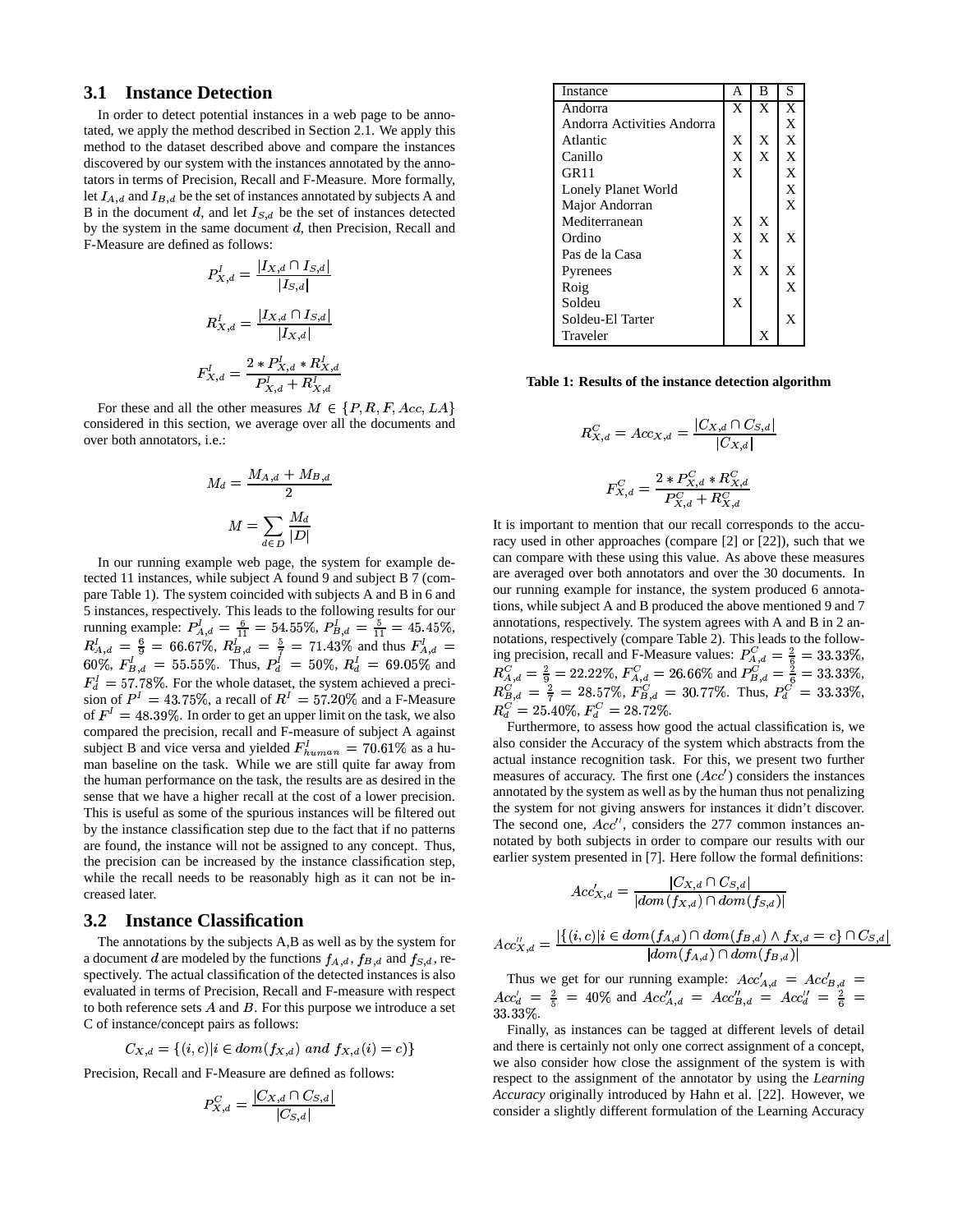in line with the measures defined in [26]. Both measures are in fact equivalent, the only difference is that we measure the distance between nodes in terms of edges – in contrast to nodes in Hahn's version – and we do not need any case distinction taking into account if the classification was correct or not. First of all we need the notion of the least common superconcept  $c$  of two concepts  $a$ and  $b$  which is defined in line with  $[26]$ :

 $lcs(a,b):=c \ such \ that \ \delta(a,c)+\delta(b,c)+\delta(top,c) \ \text{is minimal}$ 

Now the taxonomic similarity  $T_{sim}$  between two concepts is defined as:

$$
T_{sim}(a,b):=\frac{\delta (top,c)+1}{\delta (top,c)+\delta (a,c)+\delta (b,c)+1}
$$

where  $c = lcs(a, b)$ .

The Learning Accuracy is now defined as follows:

$$
LA_{X,d} = \sum_{i \in dom(f_{X,d}) \cap dom(f_{S,d})} \frac{T_{sim}(f_{S,d}(i), f_{X,d}(i))}{|dom(f_{S,d}) \cap dom(f_{X,d})|}
$$

Here we also average over both annotators and over the documents in the collection.

#### *3.2.1 Threshold*

In a first series of experiments, we examined the effect of varying the threshold, but without taking into account the similarity for weighting the patterns. As the results in Table 3 show, the best results were in fact achieved when using a threshold of 0.05. When increasing the threshold, the precision of the annotations certainly increases, but the recall is drastically reduced. In general, all values except for the precision decrease when increasing the threshold such that we conclude that the best threshold lies somewhere between 0 and 0.1. Thus a threshold of 0.05 seems reasonable.

#### *3.2.2 Similarity*

Table 4 shows the results for the baseline experiment with no threshold, i.e. considering all the pages returned by Google up to a maximum of 100 (labeled with 'no threshold' in the table). It also shows the results of the experiment using a threshold of 0.05 as well as one in which the patterns were weighted according to the corresponding similarity. The results already show that taking into account the similarity and considering only those pages with a similarity over the threshold  $t$  indeed yields better results. Further, the version weighting the patterns yields a higher precision at the cost of a slightly lower recall, but increases the Learning Accuracy by more than 3 points. Thus, we conclude that using the version of our system weighting the patterns according to the similarity of the involved pages indeed yields better results.

#### *3.2.3 Number of Pages*

Finally, we also varied the maximum number of abstracts downloaded. The results are given in Table 5. Interestingly, using a lower or higher number of maximum pages also decreased the results independently if the contribution of each pattern was weighted according to the similarity between the page to be annotated and the corresponding Google abstract or not. In general, we conclude that using maximally the first 100 hits returned by Google for the clue patterns is enough.

# *3.2.4 A posteriori evaluation*

In order to apply our approach to a larger set of web pages, we selected a set of 307 news storiesfrom *http://news.kmi.open.ac.uk/rostra/*. These 307 news stories were automatically annotated using our

C-PANKOW web service using the first 100 pages returned by Google, a threshold of 0.05 and taking into account the similarity of the abstract in which the pattern was matched. In this way 1270 annotations were produced, i.e. 4.1 annotations on average per document. One of our annotators manually analyzed the annotations *a posteriori* and evaluated each annotation by assigning a value from 0 (incorrect) to 3 (totally) correct. We are thus only able to give results for the precision of our system on this dataset. We measure three types of Precision:  $P_3$ ,  $P_2$  and  $P_1$  considering an answer as correct if it was assigned at least 3, 2 and 1 points, respectively. On average, the annotations produced by the system received 1.81 points by the annotator. The precisions were:  $P_3 = 54.88\%, P_2 = 57.95\%$  and  $P_1 = 68.66\%.$  In order to compare these results with the results on the Lonely Planet dataset, we also performed this *a posteriori* evaluation on that dataset yielding 2.1 points per annotation on average and the following precisions:  $P_3 = 58.14\%, P_2 = 71.1\%$  and  $P_1 = 76.08\%$ . These results corroborate the fact that the annotations produced by C-PANKOW are indeed very accurate.

#### *3.2.5 WordNet as Ontology*

As a final experiment, instead of annotating with respect to a domain-specific ontology, we used a general purpose ontology, i.e. WordNet [18]. An additional complication here is that words can have different meanings or *senses* – as they are called in WordNet terminology – and thus the correct meaning needs to be chosen on the basis of contextual evidence. For this purpose we implemented a simple word sense disambiguation algorithm in line with the one presented in [25]. In fact, in our approach we choose that sense whose gloss maximizes the overlap – in the number of words – with the web page in question. In order to evaluate the annotations with respect to WordNet, we conducted again a posteriori evaluation on the 307 news stories as mentioned above. The human subject was asked to evaluate the appropriateness of the annotation on the basis of the synset's gloss, i.e. a natural language description of its intention. For this task, the results were actually poorer with precisions of  $P_3 = 27.91\%, P_2 = 33.47\%$  and  $P_1 = 43.43\%$ . Further we identified two main reasons why the results are lower with respect to using domain-specific ontology. First, in some cases the term with maximal evidence, i.e. with the largest number of Google hits, is not specific to the domain in question, but as WordNet is so large, a corresponding concept or synset is almost always found and the named entity in question thus annotated with it. Second, in other cases the term with maximal evidence is contextually appropriate, but our simple word sense disambiguation approach fails in selecting the correct sense. We thus conclude that in order to accurately annotate with respect to WordNet we would need a mechanism to consider only relevant terms for the domain in question as well as to improve our word sense disambiguation algorithm.

#### *3.2.6 Discussion & Comparison*

We have presented results showing that the use of the similarity as an indicator of the relevance of a certain Google abstract for the page in question indeed improves the quality of the annotations produced by the system. Further, we have also examined two parameters: the similarity threshold and the maximum number of result pages considered. The results show that a similarity threshold of 0.05 seems reasonable. Furthermore, an interesting result is that increasing the number of pages considered does not improve the quality of the annotations. This is a very important result from a practical point of view as it shows that we can get good results while maintaining efficiency at the same time.

In order to assess the performance of our system we compare it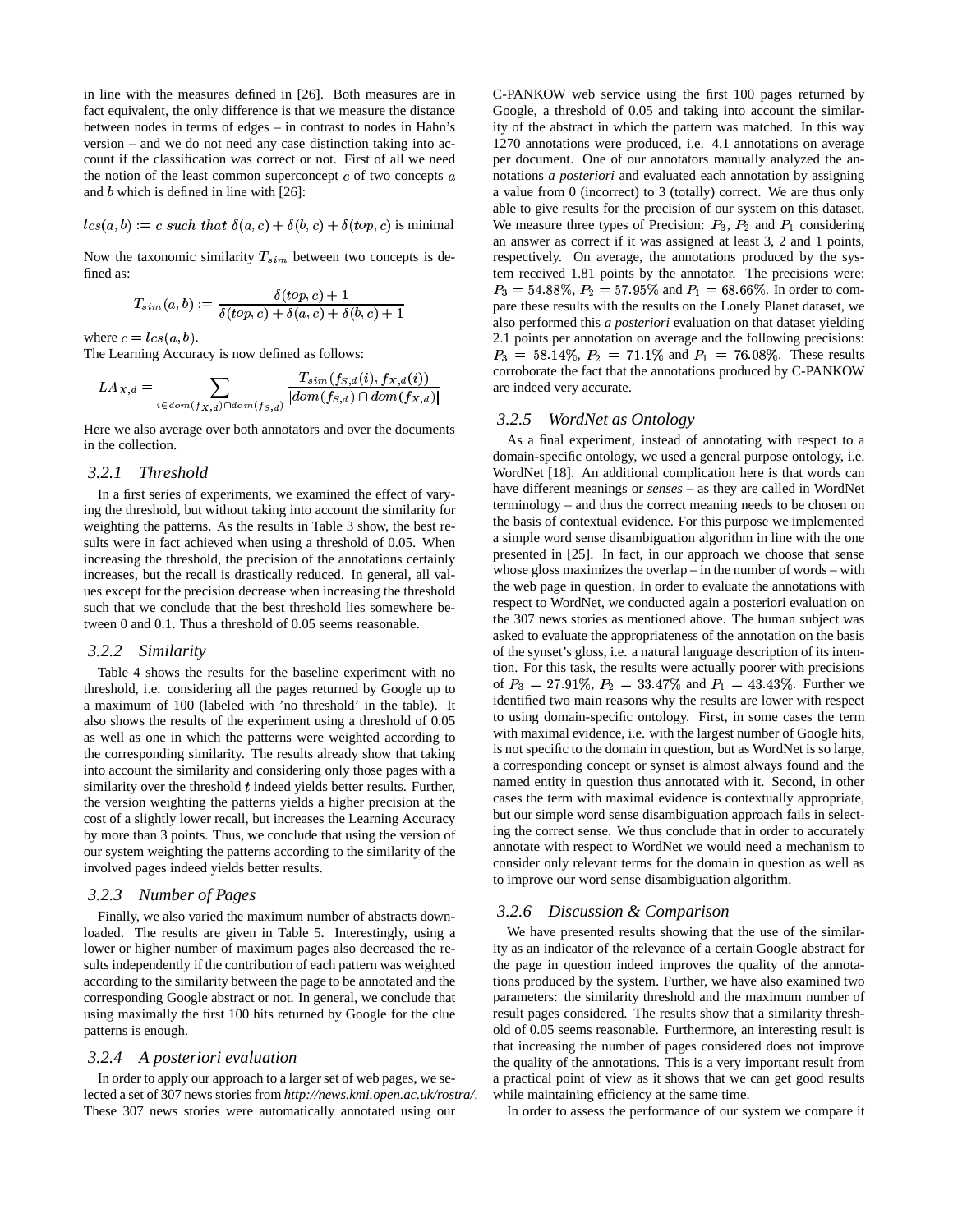| Instance         | A             | в        | S        |
|------------------|---------------|----------|----------|
| Andorra          | country       | country  | country  |
| Atlantic         | sea           | sea      | fish     |
| Canillo          | town          | area     | hotel    |
| GR <sub>11</sub> | walking trail |          |          |
| Mediterranean    | sea           | sea      |          |
| Ordino           | region        | area     | valley   |
| Pas de la Casa   | town          |          |          |
| Pyrenees         | mountain      | mountain | mountain |
| Roig             |               |          | family   |
| Soldeu           | town          |          |          |
| Traveler         |               | person   |          |

**Table 2: Annotations by subjects A, B and the system (S)**

| Threshold    | $F^C$  | $P^C$  | $R^{C} = Acc$ | Acc'   | Acc"   | LA.    |
|--------------|--------|--------|---------------|--------|--------|--------|
| no threshold | 19.64% | 23.27% | 17.83%        | 41.34% | 27.91% | 68.03% |
| 0.05         | 22.31% | 29.15% | 18.96%        | 46.19% | 29.32% | 71.31% |
| 0.1          | 15.19% | 36.18% | 10.58%        | 50.44% | 19.21% | 76.82% |
| 0.3          | 1.41%  | 60.83% | 0.79%         | 79.17% | 7.22%  | 89.92% |
| 0.5          | 1.41%  | 60.83% | 0.79%         | 79.17% | 7.22%  | 89.92% |
| 0.7          | 1.41%  | 60.83% | 0.79%         | 79.17% | 7.22%  | 89.92% |
| 0.9          | 1.41%  | 60.83% | 0.79%         | 79.17% | 7.22%  | 89.92% |

**Table 3: Results of varying the threshold (no weighting,n=100)**

| Threshold             | $E^C$  | DU     | $R^{C} = Acc$ | Acc'   | Acc"   | LA     |
|-----------------------|--------|--------|---------------|--------|--------|--------|
| no threshold          | 19.64% | 23.27% | 17.83%        | 41.34% | 27.91% | 68.03% |
| $t=0.05$              | 22.31% | 29.15% | 18.96%        | 46.19% | 29.32% | 71.31% |
| $t=0.05 + \text{sim}$ | 22.27% | 29.29% | 18.92%        | 46.79% | 29.35% | 74.37% |

**Table 4: Impact of using the similarity measure (n=100)**

|           | No Weighting     |        |              |        |        |        |
|-----------|------------------|--------|--------------|--------|--------|--------|
| No. pages | $\overline{F}^C$ | $P^C$  | $R^{C}$ =Acc | Acc'   | Acc"   | LA     |
| 10        | 17.38%           | 29.47% | 13.73%       | 42.54% | 23.57% | 69.92% |
| 50        | 20.72%           | 31.03% | 17.40%       | 43.49% | 27.43% | 71.65% |
| 100       | 22.31%           | 29.15% | 18.96%       | 46.19% | 29.32% | 71.31% |
| 200       | 18.27%           | 19.89% | 17.70%       | 43.86% | 28.13% | 70.71% |
| 300       | 17.78%           | 19.03% | 17.47%       | 41.15% | 27.58% | 70.09% |
|           | Weighting        |        |              |        |        |        |
| No. pages | $F^C$            | $P^C$  | $R^C = Acc$  | Acc'   | Acc"   | $L_A$  |
| 10        | 16.26%           | 30.38% | 12.27%       | 43.58% | 21.59% | 72.28% |
| 50        | 20.76%           | 31.53% | 17.33%       | 45.45% | 27.43% | 73.47% |
| 100       | 22.27%           | 29.29% | 18.92%       | 46.79% | 29.35% | 74.37% |
| 200       | 19.62%           | 21.39% | 18.97%       | 45.97% | 29.50% | 71.49% |
| 300       | 18.47%           | 19.88% | 18.09%       | 43.54% | 28.30% | 72.17% |

**Table 5: Results of varying the number of pages (t=0.05)**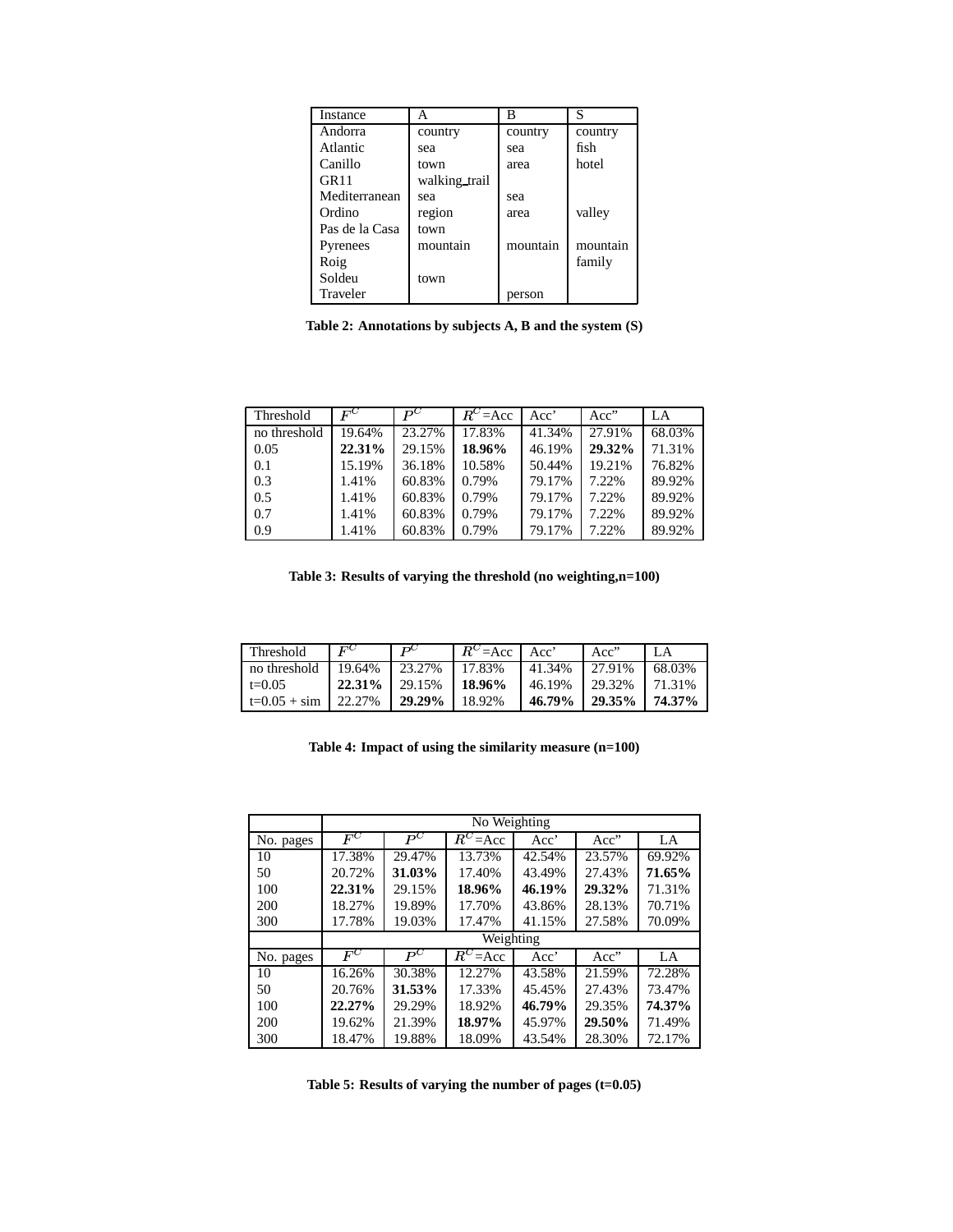to state-of-the-art systems performing the same task, i.e. assigning instances appearing in texts to their corresponding concept in a given ontology. The approaches we directly compare with are the ones in [2] and [22] as they consider a similar scenario. However, we also situate our approach in the context of other named entity recognition and classification approaches. In particular, we discuss other systems with a special emphasis on the number of concepts considered, which renders a classification easier or more difficult. Table 6 shows the results of different systems ordered according to number of concepts considered for the assignment. The systems are described in more detail in Section 5.

# **4. IMPLEMENTATION**

C-PANKOW has been implemented in Java and is accessible as a Web Service using Axis<sup>6</sup>, an open implementation of the Simple Object Access Protocol (SOAP)<sup>7</sup>, as well as a Servlet on top of Tomcat<sup>8</sup> with a web frontend. Thus, C-PANKOW can be either accessed in a programmatic way or alternatively through the web frontend at http://km.aifb.uni-karlsruhe.de/pankow/annotation/. In C-PANKOW, KAON [14], an open source ontology management infrastructure developed at our institute is used to represent ontologies and perform ontology validation. The Google index is searched using the Google API, which is available from Google. Our implementation uses the free-of-charge Google API, which only yields ten results persearch. For efficiency reasons, this queries to Google are multi-threaded with up to ten simultaneous searches. Furthremore, as the default timeout of the Google API is relatively high, time limits are imposed on each thread after which the thread will be restarted. Because annotating one page can take up to 20 minutes, the server has a dedicated worker thread that does the actual annotation using the methods put forth in this paper. Both the Servlet and the Axis interface enter the user's request into a queue which is then emptied by the worker thread. The results are then dispatched to the user via email, although other methods of notification are possible. Currently, C-PANKOW is integrated with the semantic web browser MagPie [13] with the purpose of providing additional named entities to be highlighted.

# **5. RELATED WORK**

As many others, our work is based on the seminal work of Hearst on applying hand-crafted patterns denoting a certain relation to find instances of these relations in a text corpus. Hearst applied such relations to discover is-a relations in text. Hearst's idea has been reapplied by different researchers with either slight variations in the patterns used [24], in very specific domains [1], to acquire knowledge for anaphora resolution [28], or to discover other kinds of semantic relations such as part-of relations [6] or causation relations [21]. Instead of matching these patterns in a large text collection, some researchers have recently turned to the Web to match these patterns such as in [7], [15], [27]. Especially interesting in our context is the work in [15] which aim is to acquire instances for a given concept. In particular, Etzioni et al. present results on the task of acquiring instances of cities, countries, US states, films and actors. They make use of a Bayesian classifier in order to decide weather an instance belongs to a certain concept or not. Recently, they have also considered learning new patterns by a rule learning process [16]. Though their work is quite similar to ours, the aims of both approaches are quite orthogonal, i.e. while we are concerned with annotating the instances in a given document with the corresponding concept, Etzioni et al. aim at learning the complete extension of a certain concept in order to build a search engine 'knowing it all'. Thus a crucial aspect of the approach presented in this paper is to account for the context in which a certain instance appears in order to annotate it with the contextually most appropriate concept. This is an aspect totally neglected by the approach of Etzioni et al., such that it is doubtful if their approach could be used for an annotation task as we consider here. Furthermore, as their aim is to learn the extension of certain concepts such as actors, cities etc. and thus their task quite different to ours, we do not give any quantitative comparison.

Another interesting system is SemTag [12] which also automatically annotates web pages. Though its results are certainly impressive, it is important to note that SemTag actually only performs the task of disambiguating entities appearing in a web page as it relies on the TAP lexicon to list all the possible concepts, senses or meanings of a given entity. Our approach does not rely on such a handcrafted lexicon and in fact automatically discovers all the possible concepts for a given entity from the Web and then suggests the contextually most appropriate concept for it thus performing two tasks in one: induction of possible concepts and context-based disambiguation. Thus, as the tasks are not comparable, we also do not provide any quantitative comparison of results.

Brin [3] presents a bootstrapping approach in which the system starts with a few patterns, and then tries to induce new patterns using the results of the application of the seed patterns as training dataset. This is also the general idea underlying the Armadillo system [10], which exploits redundancy in the World Wide Web to induce such extraction rules. The work of [11] is also concerned with inducing certain patterns to extract information, but does this by learning 'soft patterns' and relying on a similarity criterion when matching these. This is quite different from the 'hard patterns' that are considered in the approaches such as the one presented in this paper as well as [9] or [15].

Concerning the task of learning the correct class or ontological concept for an unknown entity, there is some related work, especially in the computational linguistics community. In the context of the Message Understanding Conferences (MUC), systems typically achieved accuracies of well above 90% in the task of tagging named entities with respect to three classes: *organization*, *person* and *location*. However, this task is quite moderate compared to the task of using 682 concepts as considered in our approach. Other systems have also considered more categories such as Hovy et al. [19] which considered 7 or Evans [17] which considered from 2- 8 categories varying form document to document as well as Hahn et al. [22] and Alfonseca et al. [2] who consider 325 and 1200 concepts, respectively.

Hahn and Schnattinger [22] create a *hypothesis space* when encountering an unknown word in a text for each concept that the word could belong to. These initial hypothesis spaces are then iteratively refined on the basis of evidence extracted from the linguistic context the unknown word appears in. In their approach, evidence is formalized in the form of quality labels attached to each hypothesis space. At the end the hypothesis space with maximal evidence with regard to the qualification calculus used is chosen as the correct ontological concept for the word in question. The results of the different version of Hahn et al.'s system (compare [22]) in terms of accuracy can be found in Table 6. Their approach is very related to ours and in fact they use similar patterns to identify instances from the text. However, the approaches cannot be directly compared. The reason is that they evaluate their approach under clean room conditions as they assume accurately identified syntactic and

<sup>6</sup> http://ws.apache.org/axis

<sup>7</sup> http://www.w3.org/TR/soap/

<sup>8</sup> http://jakarta.apache.org/tomcat/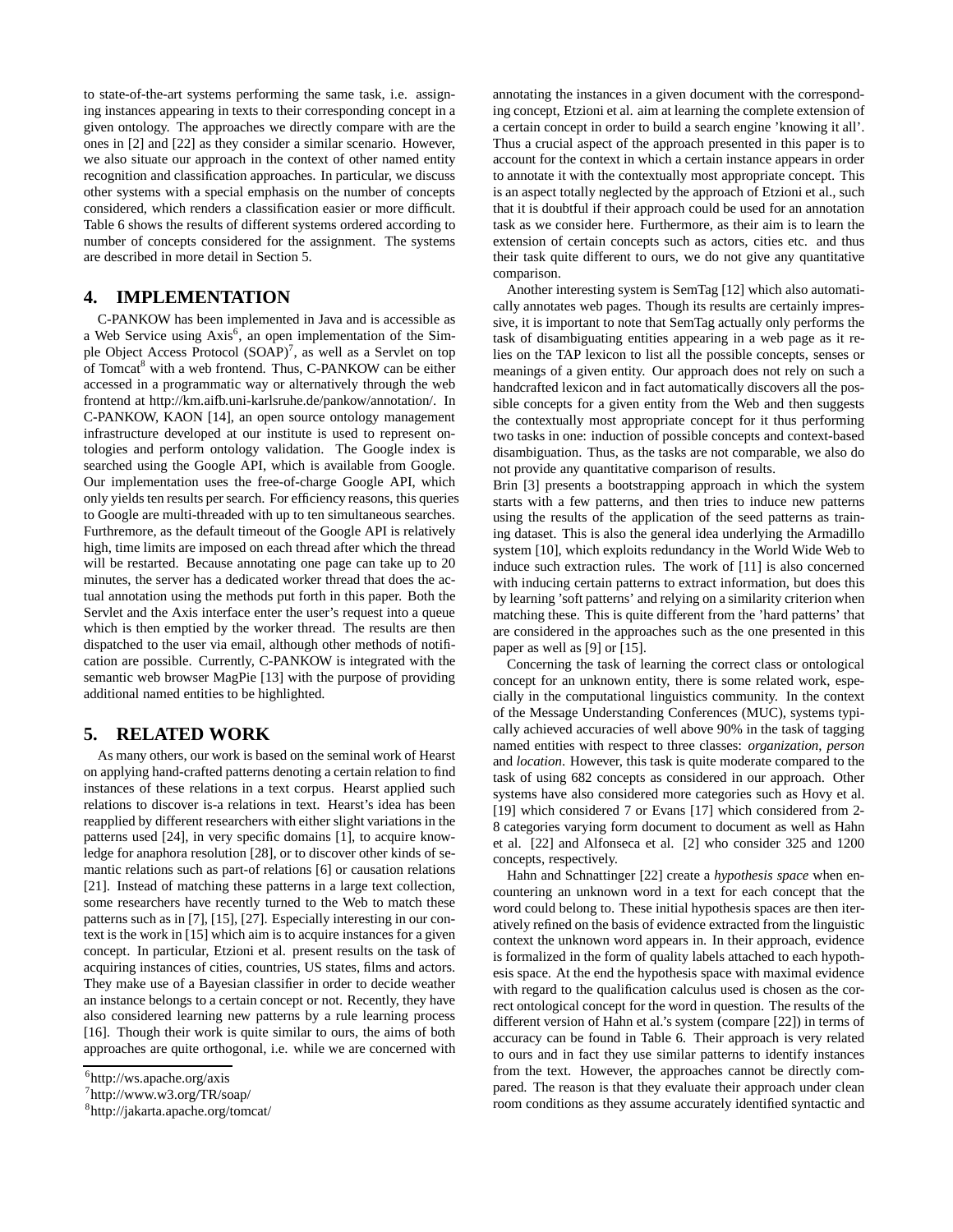| System                    | No. Concepts | Preprocessing                                    | Accuracy/Recall | Learning Accuracy |
|---------------------------|--------------|--------------------------------------------------|-----------------|-------------------|
| <b>MUC</b>                |              | various                                          | $>90\%$         | n.a               |
| Evans                     | $2 - 8$      | typology derivation (clustering)                 | 41.41%          | n.a.              |
| Fleischman et al.         | 8            | N-gram frequency extraction                      | 70.4%           | n.a.              |
| <b>PANKOW</b>             | 59           | none                                             | 24.9%           | 58.91%            |
| Hahn et al. (Baseline)    | 325          | perfect syntactic and semantic analysis required | 21%             | 67%               |
| Hahn et al. (TH)          | 325          | perfect syntactic and semantic analysis          | 26%             | 73%               |
| Hahn et al. (CB)          | 325          | perfect syntactic and semantic analysis          | 31%             | 76%               |
| <b>C-PANKOW</b>           | 682          | POS tagging & pattern-matching                   | 29.35%          | 74.37%            |
| Alfonseca et al. (Object) | 1200         | syntactic analysis                               | 17.39%          | 44%               |

#### **Table 6: Comparison of results**

semantic relationships and an elaborate ontology structure, while our evaluation is based on very noisy real-world input — rendering our task harder than theirs. Furthermore, while our evaluation was conducted with respect to a reference standard, it is not clear how they evaluated their system.

Alfonseca and Manandhar [2] have also addressed the problem of assigning the correct ontological class to unknown words. Their system is based on the distributional hypothesis, i.e. that words are similar to the extent to which they share linguistic contexts. In this line, they adopt a vector-space model and exploit certain syntactic dependencies as features of the vector representing a certain word. The unknown word is then assigned to the category corresponding to the most similar vector. The best result measured against a reference standard (strict evaluation mode as they call it) was achieved using only verb/object dependencies as features (compare Table 6). Fleischmann and Hovy [19] address the classification of named entities into fine-grained categories. In particular, they categorize named entities denoting persons into the following 8 categories: *athlete*, *politician/government*, *clergy*, *businessperson*, *entertainer/ artist*, *lawyer*, *doctor/scientist*, *police*. Given this categorization task, they present an experiment in which they examine 5 different Machine Learning algorithms: C4.5, a feed-forward neural network, k-nearest Neighbors, a Support Vector Machine and a Naive Bayes classifier. As features for the classifiers they make use of the frequencies of certain N-grams preceding and following the instance in question as well as topic signature features which are complemented with synonymy and hyperonymy information from WordNet. They report a best result of an accuracy of 70.4% when using the C4.5 decision tree classifer. Fleischman and Hovy's results are certainly very high in comparison to ours – and also to the ones of Hahn et al. [22] and Alfonseca et al. [2] – but on the other hand though they address a harder task than the MUC Named Entity Task, they are still quite far away from the number of categories we consider here.

Evans [17] derives similar statistical fingerprints as considered in our approach by querying  $Google^{TM}$  and then clusters named entities on the basis of these fingerprints as features in order to derive a class topology from the document in question. He uses a bottomup hierarchical clustering algorithm for this purpose. His approach differs from the others discussed here in that it is totally unsupervised without even the set of categories being given. Thus, the entities are classified with respect to different sets of categories depending on the document considered. Overall, he reports 41.41% of correctly classified entities, considering from 2 to 8 classes.

# **6. CONCLUSION**

We have presented an enhancement of our original PANKOW

approach called C-PANKOW. With C-PANKOW we have overcome several shortcomings of the earlier system. In fact, C-PANKOW has outperformed PANKOW as well as some of its closest competitors. First, by downloading a certain number of pages, linguistically analyzing and normalizing them, we overcome problems of our earlier pattern generation method and increase the recall of the pattern matching process by being able to consider structures with a more complex linguistic structure such as noun phrases containing determiners, adjectives or other noun modifiers. At the same time we reduce the number of queries sent to the Google API which was originally proportional to the size of the ontology. Instead of generating patterns for all the concepts in the ontology, we match the patterns in the downloaded Google abstracts and map the results to the ontology in question such that the approach is independent of the ontology's size, thus being scalable to arbitrarily large ontologies. In fact, the complexity of our approach is now linear in the number of instances and hence in the size of the document. The number of queries sent to the Google API is now constant for each instance to be annotated. Finally and most important, by considering the similarity between the page to be annotated and the Google abstract in which the pattern was matched we have contextualized our approach to provide provably more accurate annotations in the context of the document to be annotated and to choose the contextually most appropriate concept for a possibly ambiguous instance. Our results have shown that considering such a similarity indeed improves the quality of the results of our system, thus being one step closer towards the 'Self-Annotating Web'.

Our work has been so far restricted to learning annotations for instances. Further work will extend this to also learning to annotate conceptual relations between discovered instances. A very interesting direction for further research would be to learn new patterns indicating a certain relation by a certain rule induction process such as in [3, 9, 11, 16]. The named entity recognition in Web sites could also be improved.

*Acknowledgments.* We would like to thank Google for their support with their Web service API. Thanks also to all our colleagues for their support, in particular to Siegfried Handschuh and Kai Kühn for integrating PANKOW with our in-house annotation tool OntoMat as well as to Martin Dzbor for helping to integrate C-PANKOW with MagPie. Further, we would also like to acknowledge Ursula Sciesinski and Laura Goebes for annotating the Lonely Planet Web pages and the latter for performing the a posteriori evaluation with respect to the KMI stories and Lonely Planet datasets. Thank also to Victoria Uren from KMI for providing this dataset. Research for this paper has been funded by the IST-Dot.Kom project (grant IST-2001-34038). The Dot.Kom project (http://www.dot-kom.org) is sponsored by the EC as part of the framework V.